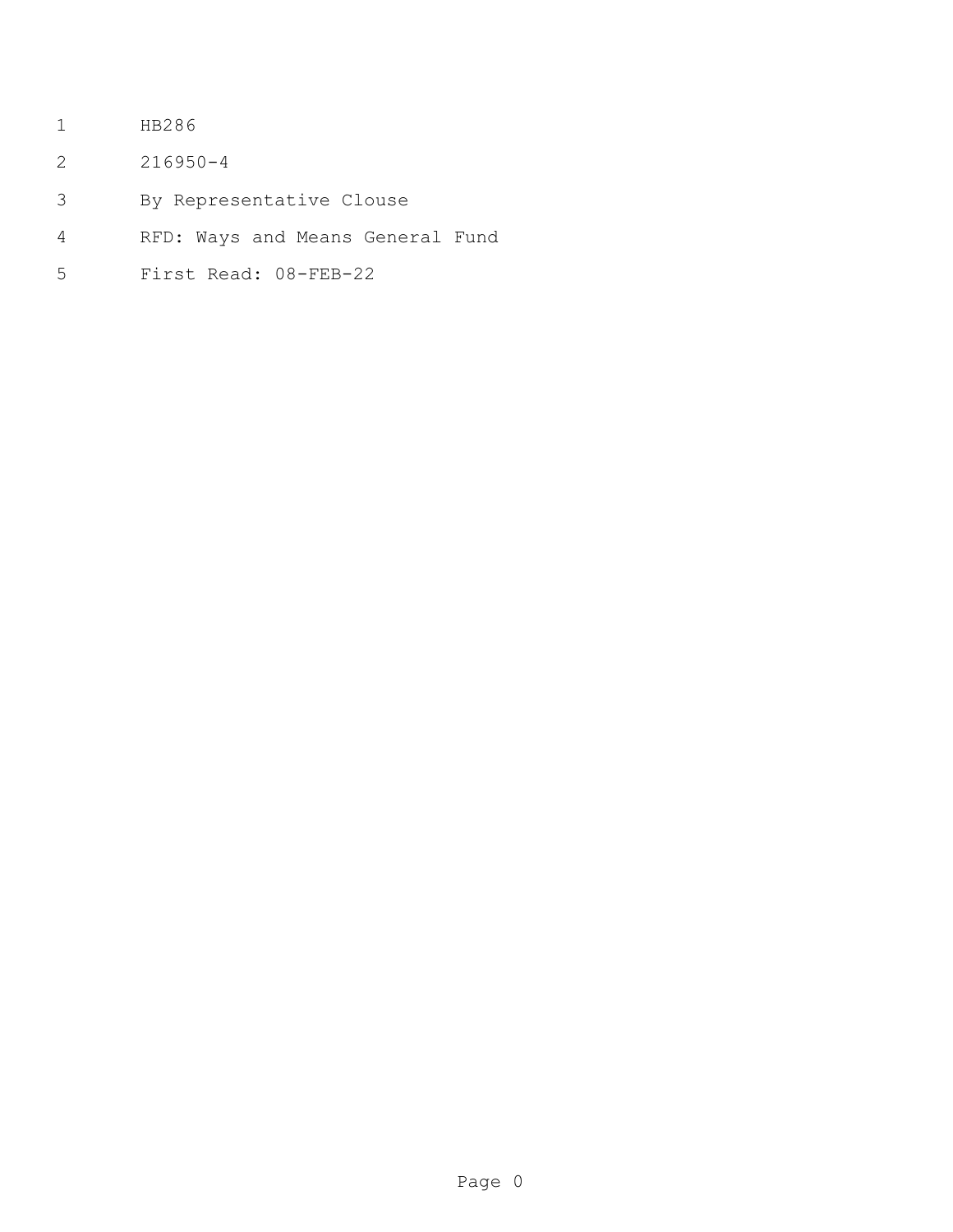| $\mathbf{2}$ | ENROLLED, An Act,                                                       |
|--------------|-------------------------------------------------------------------------|
| 3            | Relating to the Hospital Provider Privilege Tax; to                     |
| 4            | amend Sections 40-26B-71, 40-26B-73, 40-26B-77.1, 40-26B-79,            |
| 5            | 40-26B-80, 40-26B-81, 40-26B-82, 40-26B-84, and 40-26B-88 of            |
| 6            | the Code of Alabama 1975, to extend the tax until fiscal year           |
| 7            | 2025.                                                                   |
| 8            | BE IT ENACTED BY THE LEGISLATURE OF ALABAMA:                            |
| 9            | Section 1. Sections 40-26B-71, 40-26B-73,                               |
| 10           | $40-26B-77.1$ , $40-26B-79$ , $40-26B-80$ , $40-26B-81$ , $40-26B-82$ , |
| 11           | $40 - 26B - 84$ , and $40 - 26B - 88$ of the Code of Alabama 1975, are  |
| 12           | amended as follows:                                                     |
| 13           | $\sqrt{540-26B-71}$ .                                                   |
| 14           | "(a) For state fiscal years 2020, 2021, and 2022                        |
| 15           | 2023, 2024, and 2025, an assessment is imposed on each                  |
| 16           | privately operated hospital in the amount of 6.00 percent of            |
| 17           | net patient revenue in fiscal year 2017 2020, which shall be            |
| 18           | reviewed and hospital cost reports updated annually, subject            |
| 19           | to limitations in this article on the use of funds in the               |
| 20           | Hospital Assessment Account. The assessment is a cost of doing          |
| 21           | business as a privately operated hospital in the State of               |
| 22           | Alabama. Annually, the Medicaid Agency shall make a                     |
| 23           | determination of whether changes in federal law or regulation           |
| 24           | have adversely affected hospital Medicaid reimbursement during          |
| 25           | the most recently completed fiscal year, or a reduction in              |

Page 1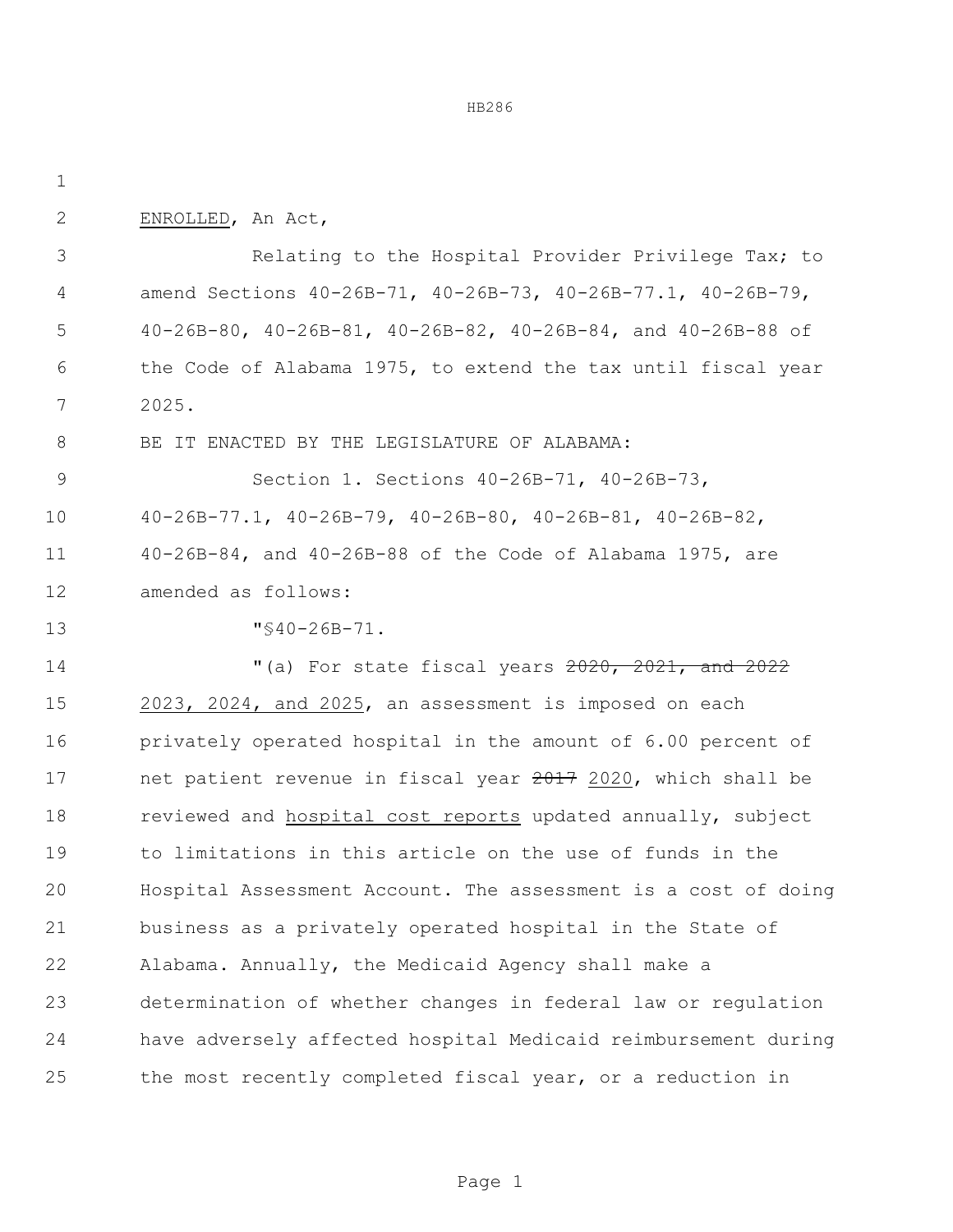payment rates has occurred. If the agency determines that adverse impact to hospital Medicaid reimbursement has occurred, or will occur, the agency shall report its findings to the Chair of the House Ways and Means General Fund Committee who shall propose an amendment to this article during any legislative session prior to the start of the upcoming fiscal year from the year the report was made, to address the adverse impact. The assessment imposed on each private hospital under this section shall be reduced pro rata, if the total disproportionate share allotment for all 11 hospitals is reduced before or during the 2022 2025 fiscal year, as a result of any action by the Medicaid Agency or the Centers for Medicare and Medicaid Services, and only to the extent that the Hospital Assessment Account is more than necessary to fund some or all hospital payments under this article.

 "(b)(1) For state fiscal years 2020, 2021, and 2022 2023, 2024, and 2025, net patient revenue shall be determined using the data from each private hospital's fiscal year ending 2017 2020, 2021, or 2022 Medicare Cost Report contained in the Centers for Medicare and Medicaid Services Healthcare Cost Information System, which shall be reviewed and the hospital cost reports updated annually subject to limitations in this article on the use of funds in the Hospital Assessment 25 Account. The Medicare Cost Report for 2020, 2021, and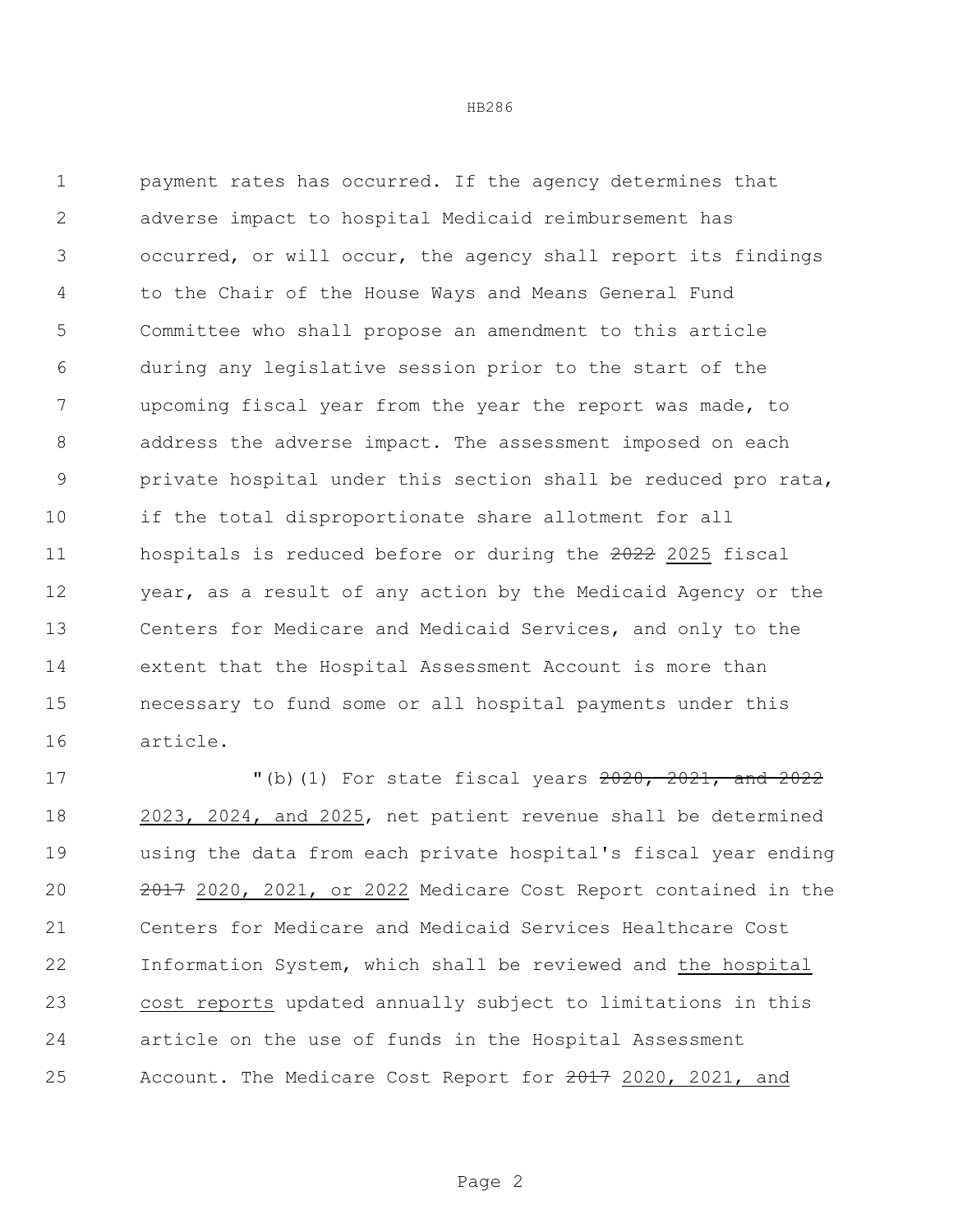2022 for each private hospital, which shall be reviewed and 2 updated annually, shall be used for fiscal years 2020, 2021, and 2022 2023, 2024, and 2024 and 2025, respectively. If the Medicare Cost Report is not available in the Centers for Medicare and Medicaid Services' Healthcare Cost Report Information System, the hospital shall submit a copy to the department to determine the hospital's net patient revenue for 8 fiscal year 2017 the most recent fiscal year.

 "(2) If a privately operated hospital commenced 10 operations after the due date for a 2017 2020 Medicare Cost Report, the hospital shall submit its most recent Medicare Cost Report to the department in order to allow the department to determine the hospital's net patient revenue.

 "(c) This article does not authorize a unit of county or local government to license for revenue or impose a 16 tax or assessment upon hospitals or a tax or assessment measured by the income or earnings of a hospital.

"§40-26B-73.

 "(a)(1) There is created within the Health Care Trust Fund referenced in Article 3 of Chapter 6 of Title 22 of a designated account known as the Hospital Assessment Account.

 "(2) The hospital assessments imposed under this article shall be deposited into the Hospital Assessment Account.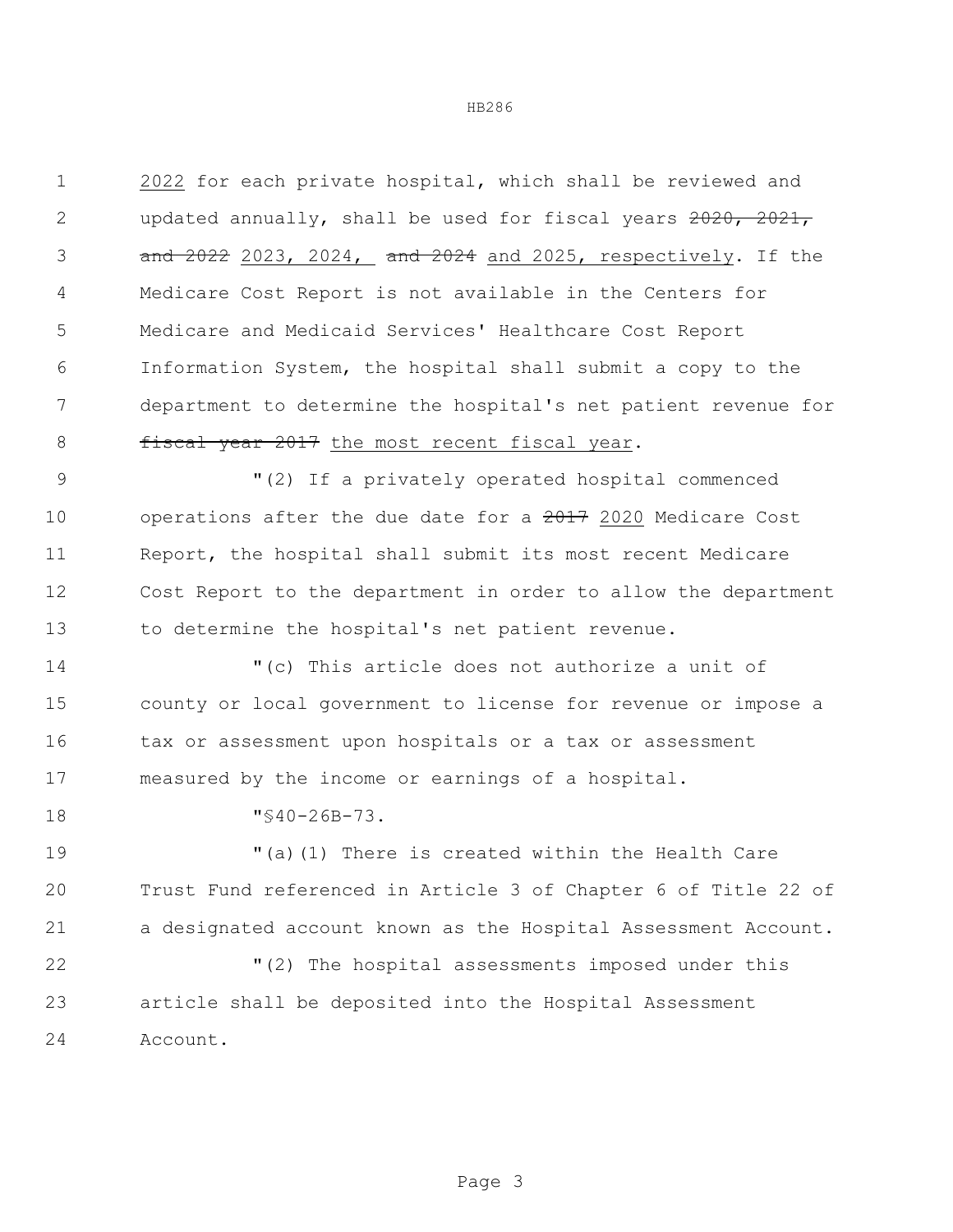"(3) If the Medicaid Agency begins making payments under Article 9 of Chapter 6 of Title 22, while Act 2017-382 is in force, the hospital intergovernmental transfers imposed under this article shall be deposited into the Hospital Assessment Account. "(b) Moneys in the Hospital Assessment Account shall consist of:  $(1)$  All moneys collected or received by the department from privately operated hospital assessments imposed under this article; "(2) Any interest or penalties levied in conjunction with the administration of this article; and "(3) Any appropriations, transfers, donations, 14 gifts, or moneys from other sources, as applicable; and "(4) If the Medicaid Agency begins making payments under Article 9 of Chapter 6 of Title 22, while Act 2017-382 is in force, all moneys collected or received by the department from publicly owned and state-owned hospital intergovernmental transfers imposed under this article. "(c) The Hospital Assessment Account shall be separate and distinct from the State General Fund and shall be supplementary to the Health Care Trust Fund. "(d) Moneys in the Hospital Assessment Account shall not be used to replace other general revenues appropriated and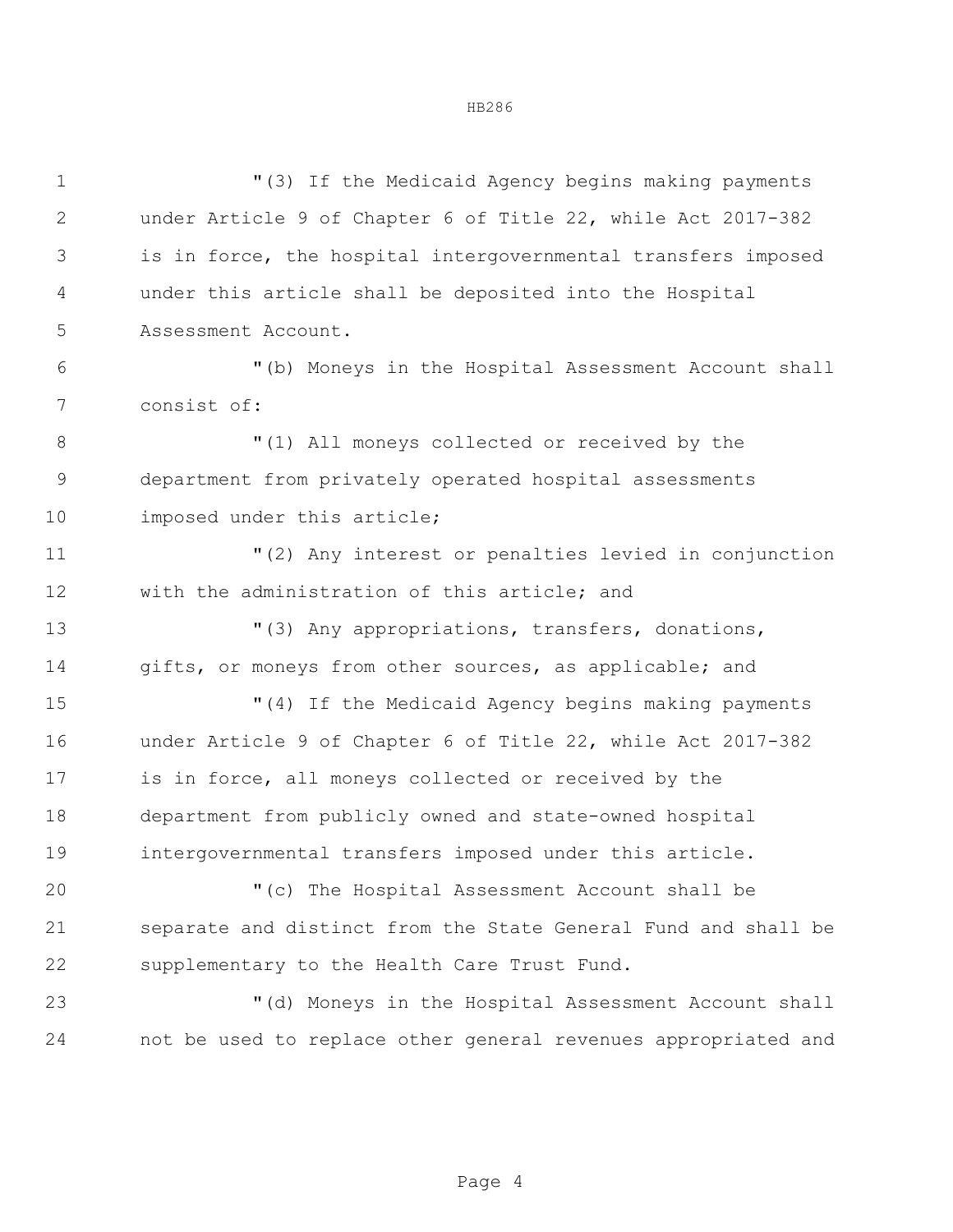funded by the Legislature or other revenues used to support Medicaid.

 "(e) The Hospital Assessment Account shall be exempt from budgetary cuts, reductions, or eliminations caused by a deficiency of State General Fund revenues to the extent permissible under Amendment 26 to the Constitution of Alabama of 1901, now appearing as Section 213 of the Official Recompilation of the Constitution of Alabama of 1901, as amended.

 "(f)(1) Except as necessary to reimburse any funds borrowed to supplement funds in the Hospital Assessment Account, the moneys in the Hospital Assessment Account shall be used only as follows:

14 Ta. To make public, private, and state inpatient and outpatient hospital payments.

 "b. To reimburse moneys collected by the department from hospitals through error or mistake or under this article.

 "(2)a. The Hospital Assessment Account shall retain account balances remaining each fiscal year.

 "b. On September 30, 2014, and each year thereafter, any positive balance remaining in the Hospital Assessment Account which was not used by the Medicaid Agency to obtain federal matching funds and paid out for hospital payments, shall be factored into the calculation of any new assessment rate by reducing the amount of hospital assessment funds that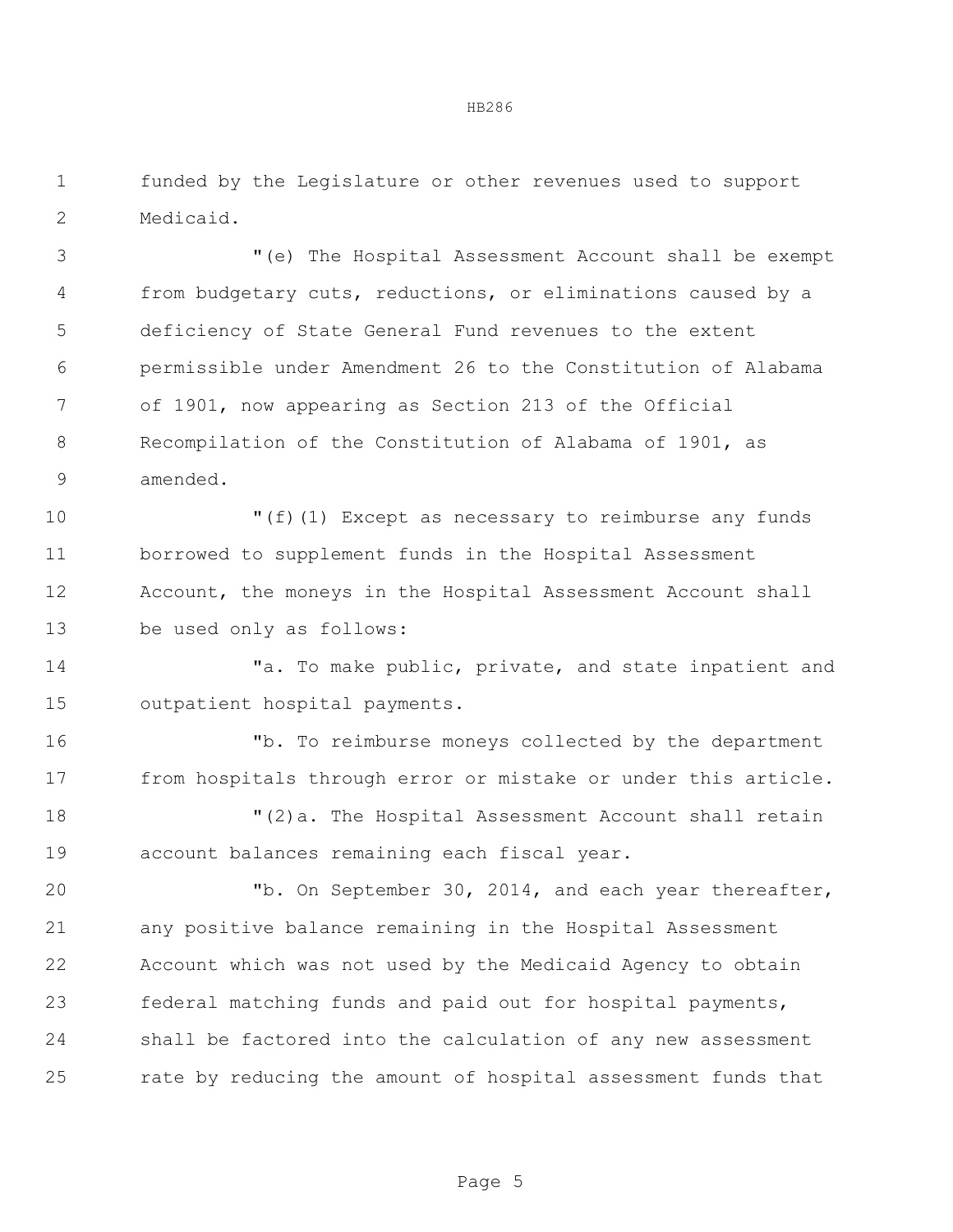must be generated during the next fiscal year. The Medicaid Agency may carry over a balance of unspent assessment funds not considered in the previous sentence and not to exceed one third of the total current year's assessment, through fiscal year 2025 to account for future variations in hospital expenses and federal match rates in the upcoming fiscal year. 7 If there is no new assessment beginning October 1, 2022 2025, the funds remaining shall be refunded to the hospital that paid the assessment or made an intergovernmental transfer in 10 proportion to the amount remaining.

 "(3) A privately operated hospital shall not be guaranteed that its inpatient and outpatient hospital payments will equal or exceed the amount of its hospital assessment.

"§40-26B-77.1.

 "(a) Beginning on October 1, 2016, and ending on September 30, 2022 2025, publicly owned and state-owned hospitals shall begin making intergovernmental transfers to the Medicaid Agency. If the agency begins making payments pursuant to Article 9 of Chapter 6 of Title 22, on or before September 30, 2019, the amount of the intergovernmental transfers shall be calculated for each hospital using a pro-rata basis based on the hospital's IGT contribution for FY 2018 in relation to the total IGT for FY 2018. Total IGTs for any given fiscal year shall not exceed three hundred thirty-three million, four hundred thirty-four thousand, and

Page 6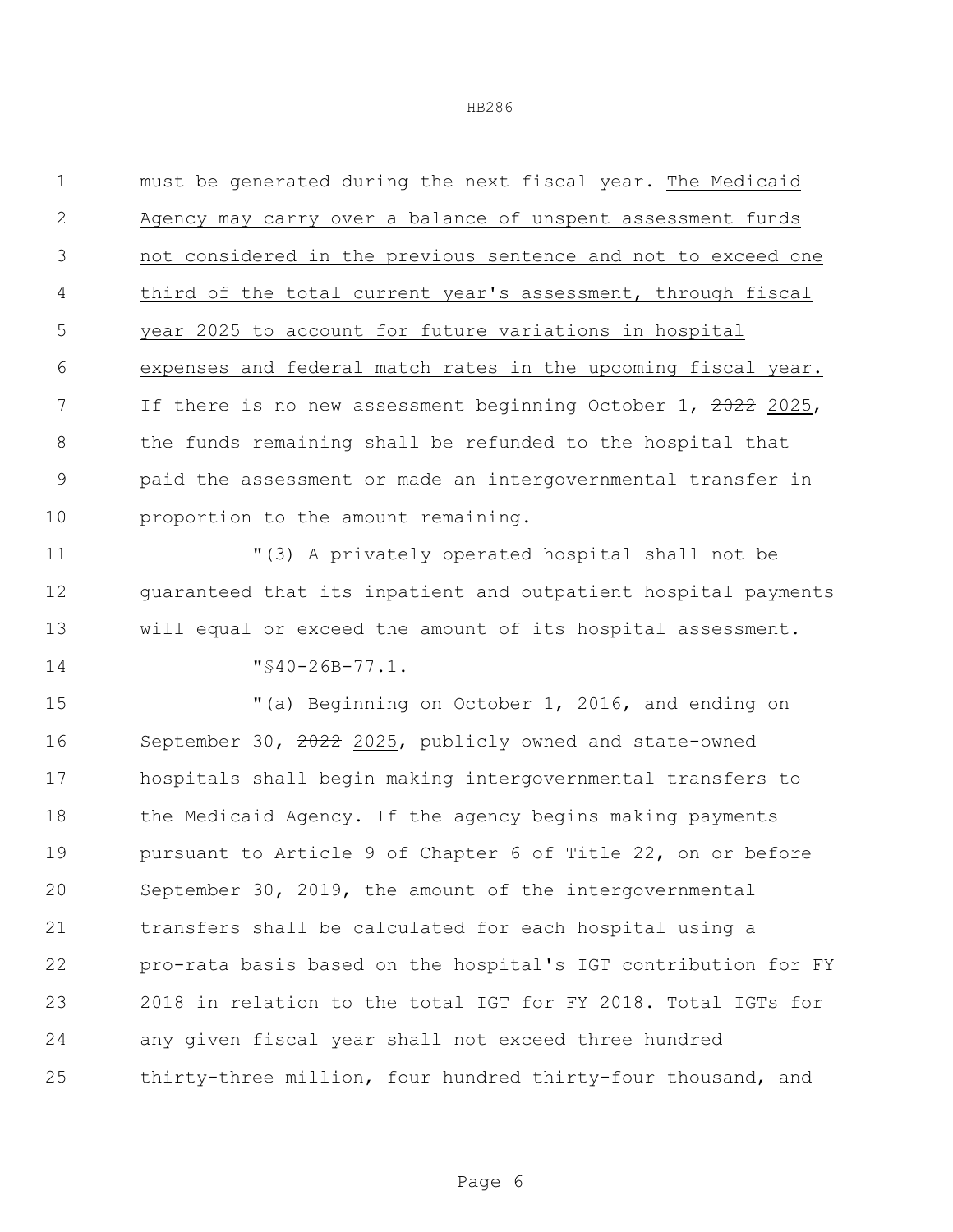forty-eight dollars (\$333,434,048) with the exception of an adjustment as described in subsection (d) and to the extent adjustments are required to comply with federal regulations or terms of any waiver issued by the federal government relating to the state's Medicaid program. The total intergovernmental transfers shall equal and shall not exceed the amount of state funds necessary for the agency to obtain only those federal matching funds necessary to pay publicly owned and state-owned hospitals for hospital payments. If the agency does not begin making payments pursuant to Article 9 of Chapter 6 of Title 22, on or before September 30, 2022, the total intergovernmental transfers shall equal the amount of state funds necessary for the agency to obtain only those federal matching funds necessary to pay publicly owned and state-owned hospitals for hospital payments.

 "(b) These intergovernmental transfers shall be made 17 in compliance with 42 U.S.C. § 1396b. (w).

 "(c) If a publicly or state-owned hospital commences operations after October 1, 2013, the hospital shall commence making intergovernmental transfers to the Medicaid Agency in the first full month of operation of the hospital after October 1, 2013.

 "(d) If the Medicaid Agency begins making payments pursuant to Article 9 of Chapter 6 of Title 22, on or before September 30, 2019, notwithstanding any other provision of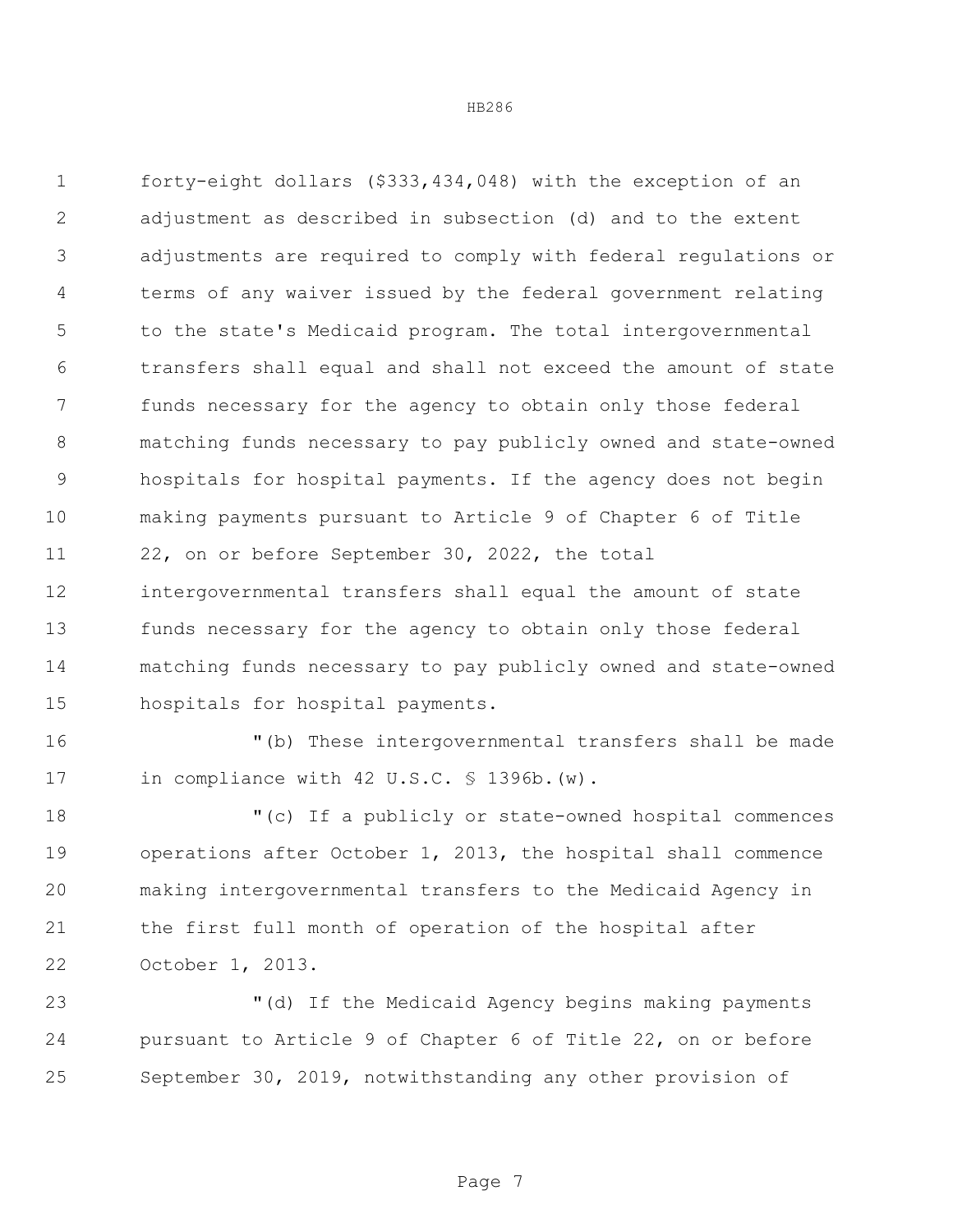this article, a private hospital that is subject to payment of the assessment pursuant to this article at the beginning of a state fiscal year, but during the state fiscal year experiences a change in status so that it is subject to the intergovernmental transfer computed under this article, it shall continue to pay the same amount as calculated in Section 40-26B-71, but in the form of an intergovernmental transfer.  $\texttt{"} \text{\textless} 40 - 26B - 79.$ 

 "If the Medicaid Agency begins making payments pursuant to Article 9 of Chapter 6 of Title 22, on or before September 30, 2019, the agency shall pay hospitals as a base amount for state fiscal year 2019, for inpatient services an APR-DRG payment that is equal to the total modeled UPL submitted and approved by CMS during fiscal year 2019. If the agency begins making payments pursuant to Article 9 of Chapter 6 of Title 22, on a date other than the first day of fiscal year 2019, there shall be no retroactive adjustment to payments already made to hospitals in accordance with the 19 approved state plan. If approved by CMS, the agency shall publish the APR-DRG rates for each hospital prior to September 30, 2018. If the agency does not begin making payments pursuant to Article 9 of Chapter 6 of Title 22, on or before 23 September 30, 2022 2025, the agency shall pay hospitals as a base amount for fiscal years 2020, 2021, and 2022 2023, 2024, 25 and 2025, the total greater of a hospital's current per diem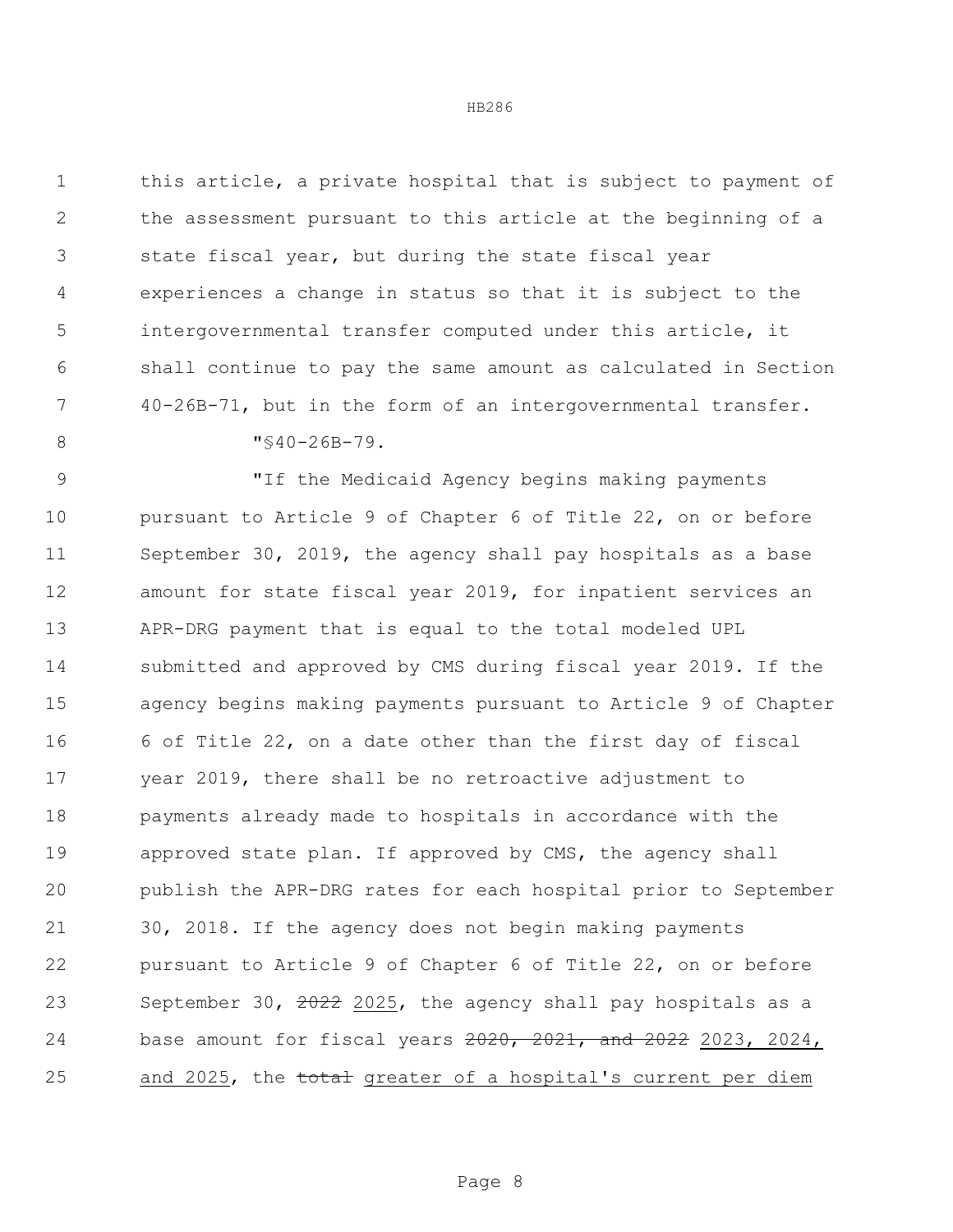as published for fiscal year 2022 or sixty-eight percent of total inpatient payments made by the agency during state fiscal year 2007 2019, divided by the total patient days paid 4 in state fiscal year 2019, multiplied by patient days paid during fiscal years 2020, 2021, and 2022 2023, 2024, and 2025. A hospital may request to have their per diem reviewed and revised at the sole discretion of the Medicaid Agency. This payment to be paid using the agency's published check write table is in addition to any hospital access payments the agency may elect to pay hospitals as inpatient payments other 11 than per diems and access payments, if the agency does not make payments pursuant to Article 9 of Chapter 6 of Title 22 in fiscal year 2019, or fiscal years 2023, 2024, and 2025, only if the Hospital Services and Reimbursement Panel approves 15 the change in hospital payments.

"§40-26B-80.

 "If the Medicaid Agency begins making payments pursuant to Article 9 of Chapter 6 of Title 22, on or before September 30, 2019, the agency shall pay hospitals as a base amount for fiscal year 2019 for outpatient services based upon a fee for service and access payments or OPPS schedule. If the agency begins making payments pursuant to Article 9 of Chapter 6 of Title 22, on a date other than the first day of fiscal year 2022 2023, there shall be no retroactive adjustment to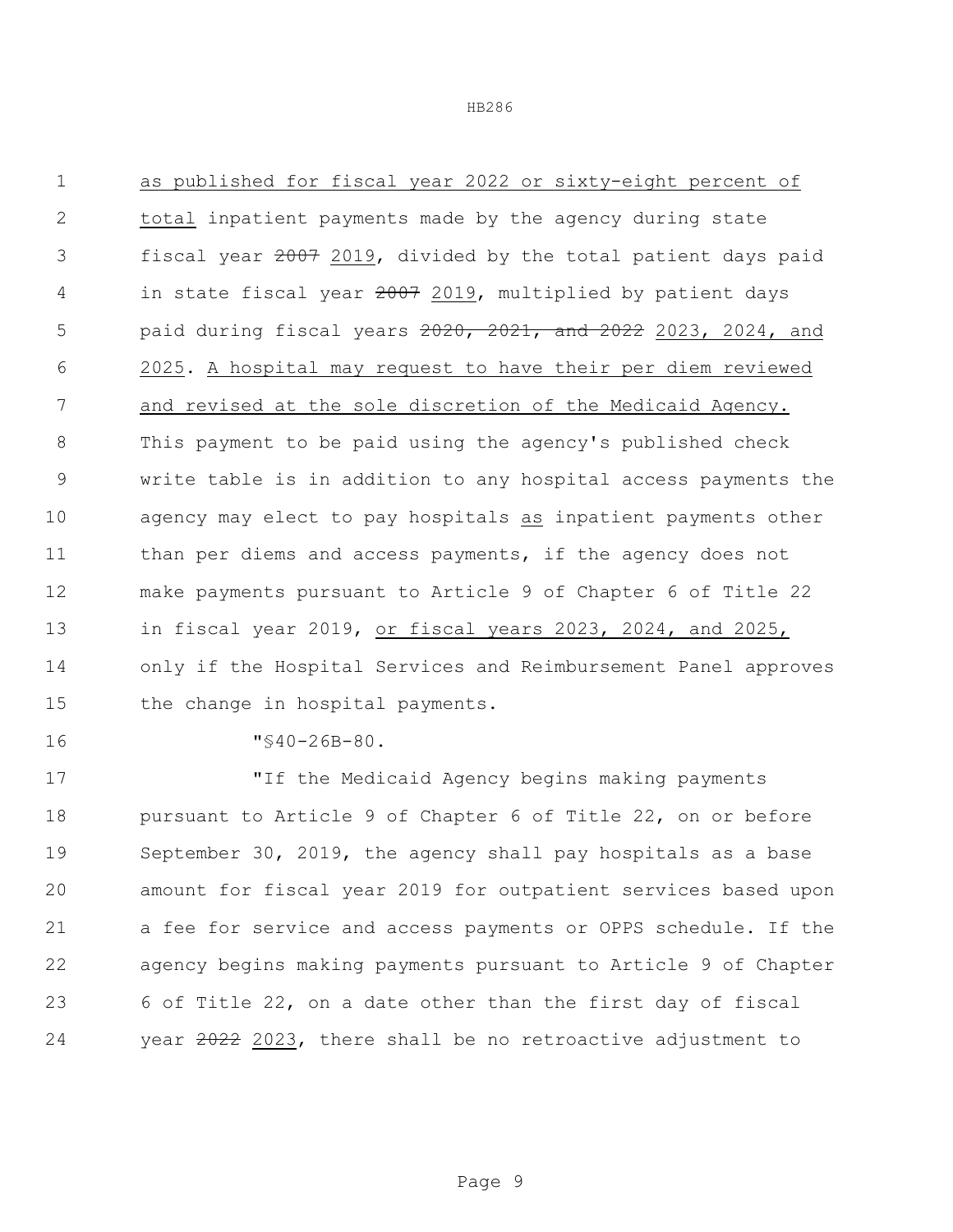payments already made to hospitals in accordance with the approved state plan.

 "Should the Medicaid Agency implement OPPS, the total amount budgeted (total base rate) for OPPS shall not be less than the total outpatient UPL.

 "If the Medicaid Agency does not begin making payments pursuant to Article 9 of Chapter 6 of Title 22, on or before September 30, 2019, the agency shall pay hospitals as a 9 base amount for fiscal vear 2019 years 2023, 2024, and 2025 10 for outpatient services, based upon an outpatient fee schedule in existence on September 30, 2018. Medicaid may update the outpatient fee schedule with approval of the Hospital Services and Reimbursement Panel. Hospital outpatient base payments shall be in addition to any hospital access payments or other payments described in this article.

"§40-26B-81.

 "(a) If the Medicaid Agency begins making payments pursuant to Article 9 of Chapter 6 of Title 22, on or before September 30, 2019, to preserve and improve access to hospital services, for hospital inpatient and outpatient services rendered on or after October 1, 2018, the agency shall consider the published inpatient and outpatient rates as defined in Sections 40-26B-79 and 40-26B-80 as the minimum payment allowed.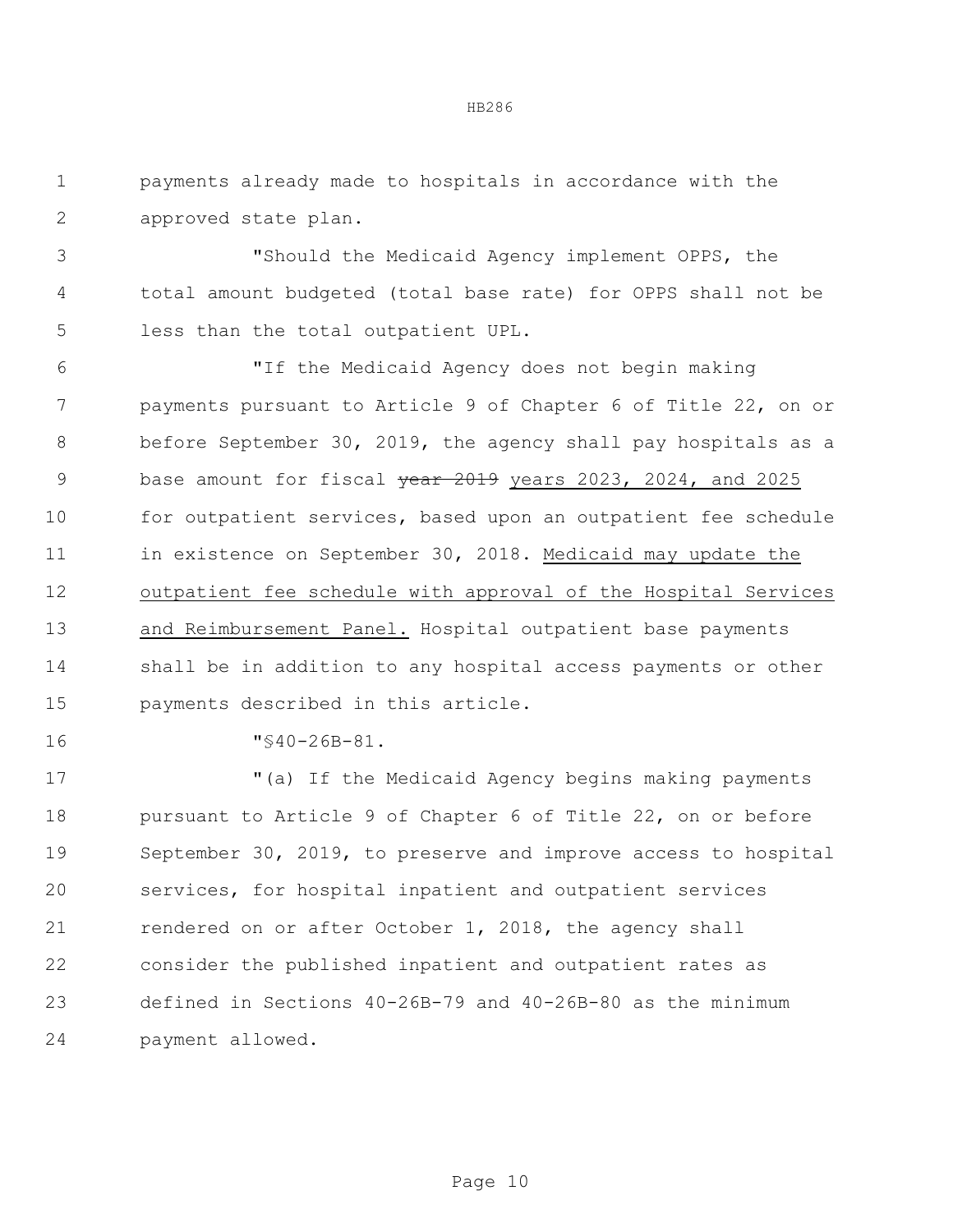"(b) If the Medicaid Agency does not begin making payments pursuant to Article 9 of Chapter 6 of Title 22, on or before September 30, 2019, the aggregate hospital access payment amount is an amount equal to the upper payment limit, less total hospital base payments determined under this article. All publicly, state-owned, and privately operated hospitals shall be eligible for inpatient and outpatient 8 hospital access payments for fiscal years 2020, 2021, and 2022 2023, 2024, and 2025, as set forth in this article.

 "(1) In addition to any other funds paid to hospitals for inpatient hospital services to Medicaid patients, each eligible hospital shall receive inpatient hospital access payments each state fiscal year. Publicly and state-owned hospitals shall receive total payments, including hospital base payments, that, in the aggregate, equal the upper payment limit for publicly and state-owned hospitals, until the Hospital Assessment Account is exhausted. Privately operated hospitals shall receive total payments, including hospital base payments that, in the aggregate, equal the upper payment limit for privately operated hospitals, until the Hospital Assessment Account is exhausted. Any intergovernmental transfers and hospital provider taxes shall be used only as moneys paid to hospitals.

 "(2) Inpatient hospital access payments shall be made on a quarterly basis.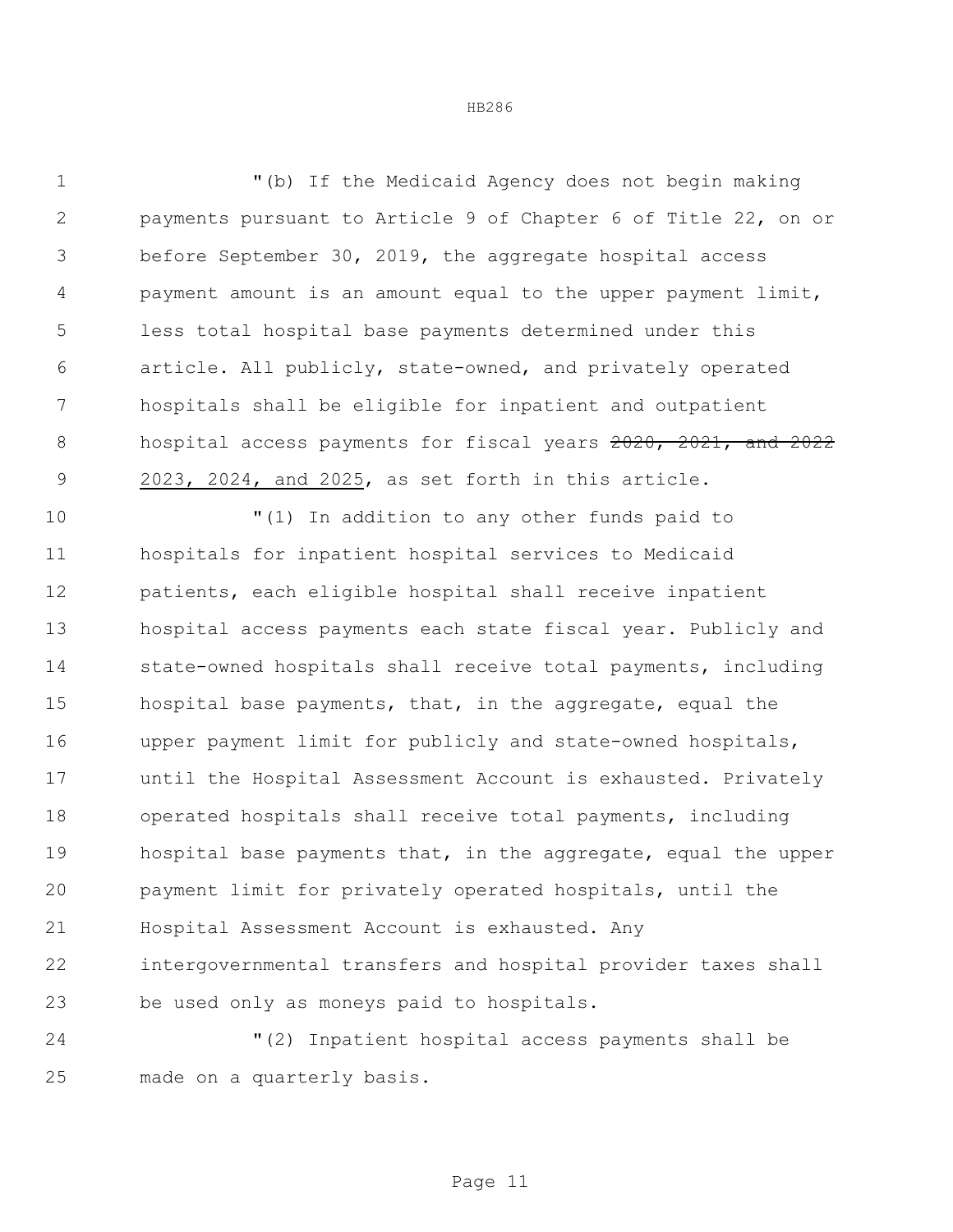"(3) In addition to any other funds paid to hospitals for outpatient hospital services to Medicaid patients, each eligible hospital shall receive outpatient hospital access payments each state fiscal year. Publicly and state-owned hospitals shall receive payments, including hospital base payments, that, in the aggregate, equal the upper payment limit for publicly and state-owned hospitals, until the Hospital Assessment Account is exhausted. Privately operated hospitals shall receive payments, including hospital 10 base payments that, in the aggregate, equal the upper payment 11 limit for privately operated hospitals, until the Hospital Assessment Account is exhausted.

 "(4) Outpatient hospital access payments shall be made on a quarterly basis.

 "(c) A hospital access payment shall not be used to offset any other payment by the Medicaid Agency for hospital inpatient or outpatient services to Medicaid beneficiaries, including, without limitation, any fee-for-service, per diem, private or public hospital inpatient adjustment, or hospital cost settlement payment.

 "(d) The specific hospital payments for publicly, state-owned, and privately operated hospitals shall be described in the state plan amendment to be submitted to and approved by the Centers for Medicare and Medicaid Services. "§40-26B-82.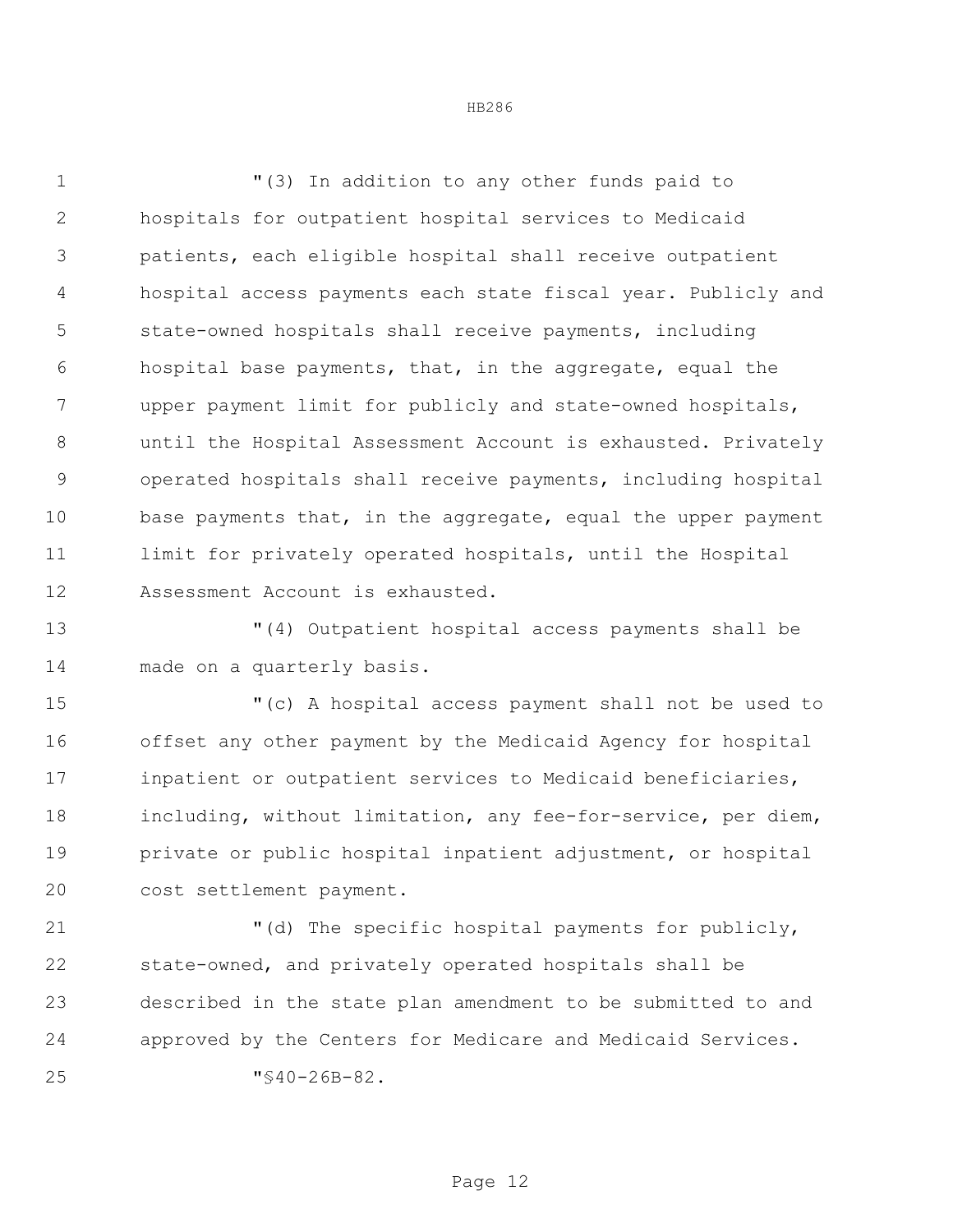"(a) The assessment imposed under this article shall not take effect or shall cease to be imposed and any moneys remaining in the Hospital Assessment Account in the Alabama Medicaid Program Trust Fund shall be refunded to hospitals in proportion to the amounts paid by them if any of the following occur:

 "(1) Expenditures for hospital inpatient and outpatient services paid for by the Alabama Medicaid Program for fiscal years 2020, 2021, and 2022 2023, 2024, and 2025, 10 are less than the amount paid during fiscal year . 11 Reimbursement or reimbursement rates under this article for fiscal years 2020, 2021, and 2022 2023, 2024, and 2025, are less than the rates approved by CMS in Sections 40-26B-79 and  $40-26B-80$ .

 "(2) The Medicaid Agency makes changes in its rules 16 that reduce hospital inpatient payment rates, outpatient payment rates, or adjustment payments, including any cost 18 settlement protocol, that were in effect on September 30, 2019 2022.

 "(3) The inpatient or outpatient hospital access payments required under this article are changed or the assessments imposed or certified public expenditures, or intergovernmental transfers recognized under this article are not eligible for federal matching funds under Title XIX of the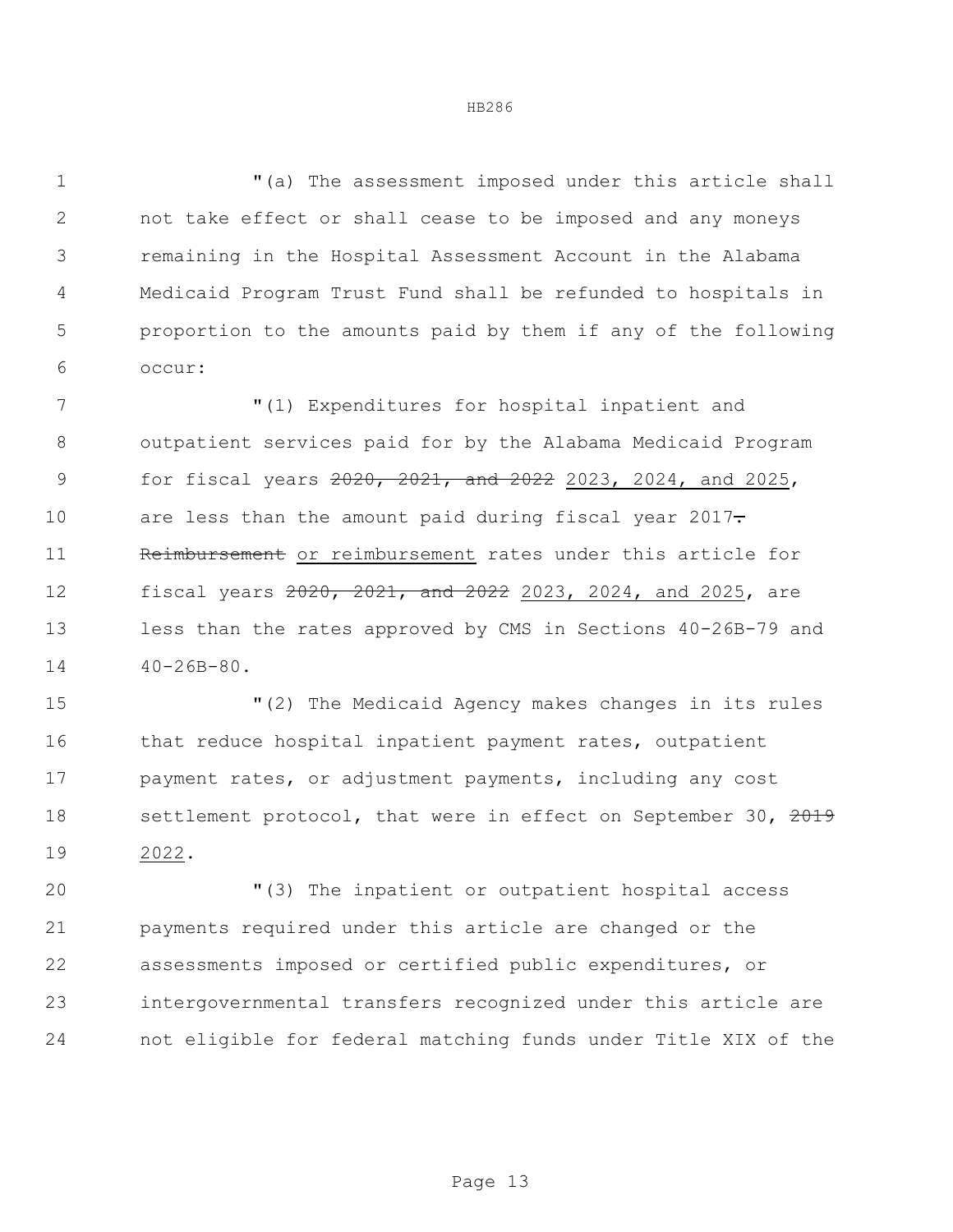1 Social Security Act, 42 U.S.C. § 1396 et seq., or 42 U.S.C. § 1397aa et seq.

 "(4) The Medicaid Agency contracts with an alternate care provider in a Medicaid region under any terms other than the following:

 "a. If a regional care organization or alternate care provider failed to provide adequate service pursuant to its contract, or had its certification terminated, or if the agency could not award a contract to a regional care organization under its quality, efficiency, and cost conditions, or if no organization had been awarded a regional care organization certificate by October 1, 2016, or the date of extension as set out in Act No. 2016-377, then the agency shall first offer a contract, to resume interrupted service or to assume service in the region, under its quality, 16 efficiency, and cost conditions to any other regional care organization that the agency judged would meet its quality criteria.

 "b. If by October 1, 2014, no organization had a probationary regional care organization certification in a region. However, the agency could extend the deadline until January 1, 2015, if it judged an organization was making reasonable progress toward getting probationary certification. If the agency judged that no organization in the region likely would achieve probationary certification by January 1, 2015,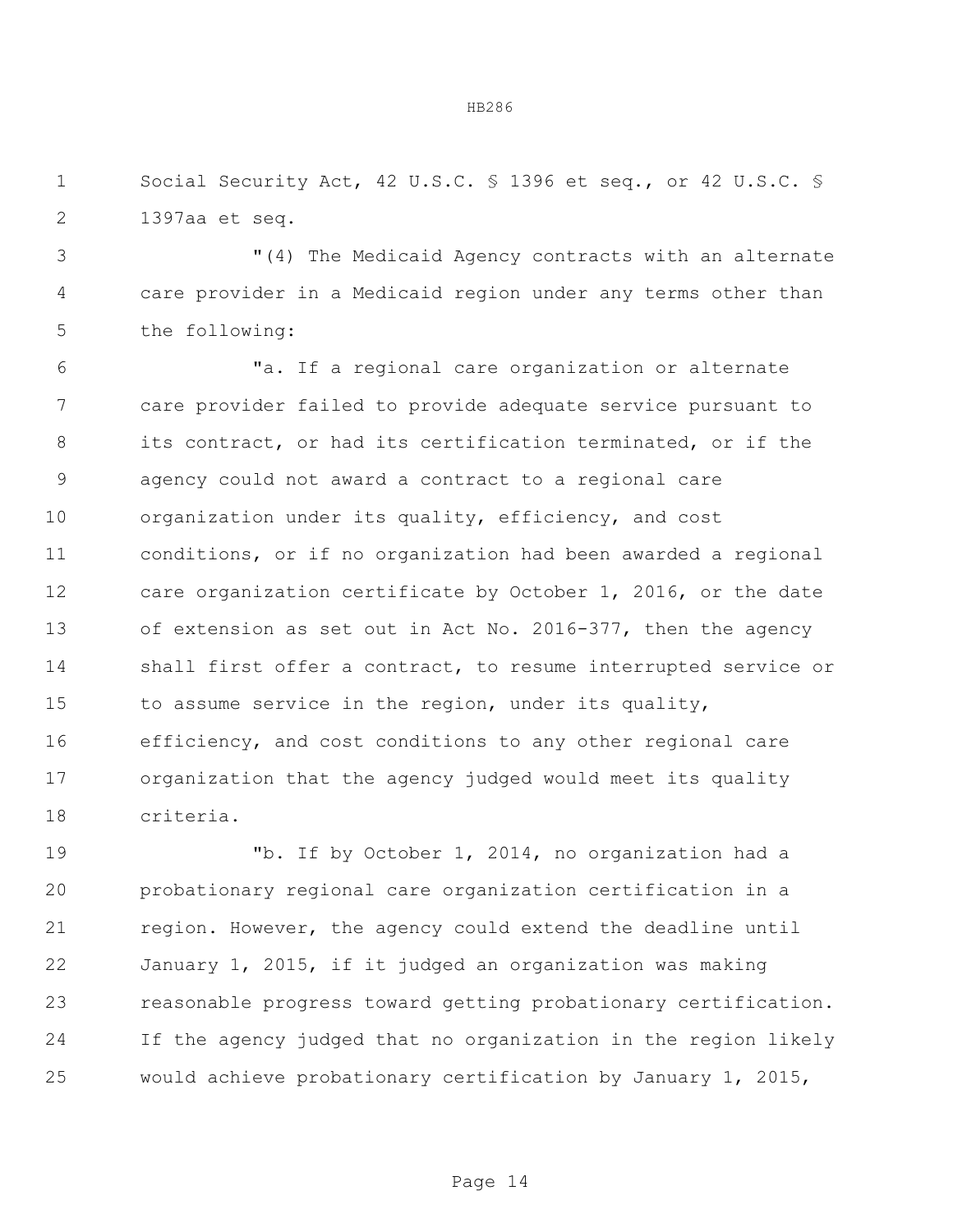then the agency shall let any organization with probationary or full regional care organization certification apply to develop a regional care organization in the region. If at least one organization made such an application, the agency no sooner than October 1, 2015, would decide whether any organization could reasonably be expected to become a fully certified regional care organization in the region and its initial region.

 "c. If an organization lost its probationary certification before October 1, 2016, or the date of the extension as set out in Act No. 2016-377, the agency shall offer any other organization with probationary or full regional care organization certification, which it judged could successfully provide service in the region and its initial region, the opportunity to serve Medicaid beneficiaries in both regions.

17 The agency may contract with an alternate care provider only if no regional care organization accepted a contract under the terms of paragraph a., or no organization was granted the opportunity to develop a regional care organization in the affected region under the terms of paragraph b., or no organization was granted the opportunity to serve Medicaid beneficiaries under the terms of paragraph c.

Page 15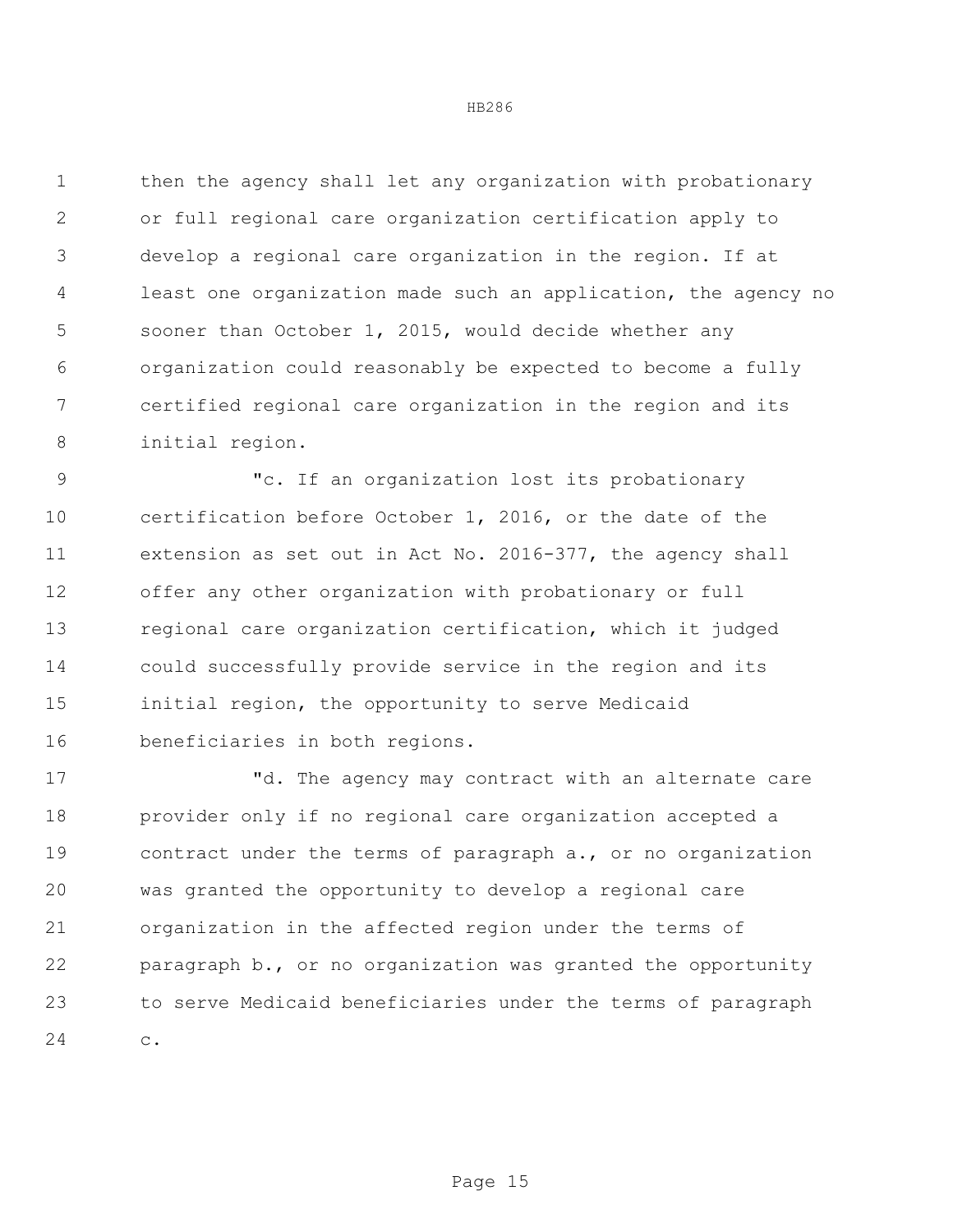"e. The agency may contract with an alternate care provider under the terms of paragraph d. only if, in the judgment of the agency, care of Medicaid enrollees would be better, more efficient, and less costly than under the then existing care delivery system. The agency may contract with more than one alternate care provider in a Medicaid region.

 "f.1. If the agency were to contract with an alternate care provider under the terms of this section, that provider would have to pay reimbursements for hospital inpatient or outpatient care at rates at least equal to those published as of October 1, 2017, pursuant to Sections 40-26B-79 and 40-26B-80.

**13 12.** If more than a year had elapsed since the agency directly paid reimbursements to hospitals, the minimum reimbursement rates paid by the alternate care provider would have to be changed to reflect any percentage increase in the national medical consumer price index minus 100 basis points.

 "(b)(1) The assessment imposed under this article shall not take effect or shall cease to be imposed if the assessment is determined to be an impermissible tax under Title XIX of the Social Security Act, 42 U.S.C. § 1396 et seq.

 "(2) Moneys in the Hospital Assessment Account in the Alabama Medicaid Program Trust Fund derived from assessments imposed before the determination described in subdivision (1) shall be disbursed under this article to the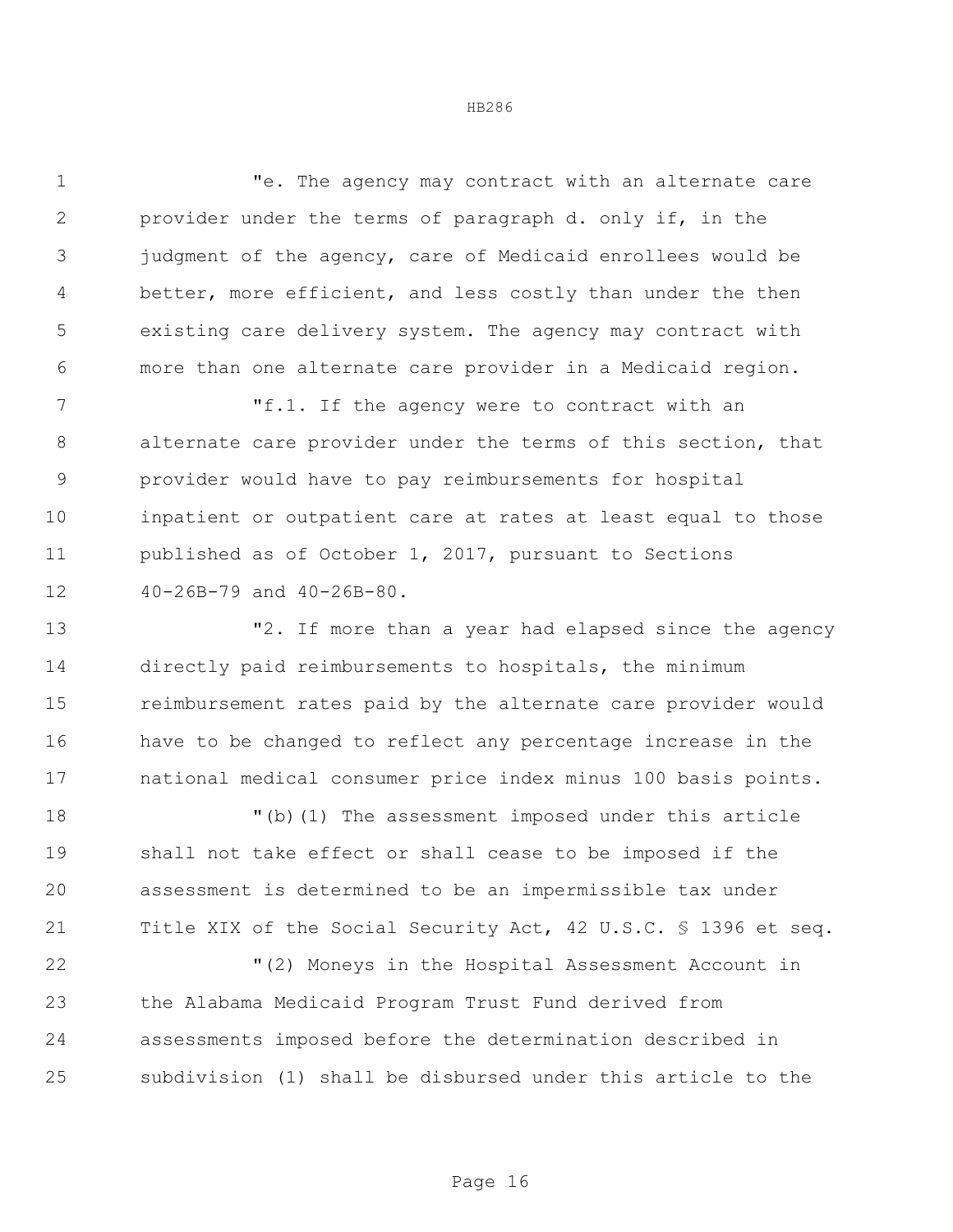extent federal matching is not reduced due to the impermissibility of the assessments, and any remaining moneys shall be refunded to hospitals in proportion to the amounts paid by them. "§40-26B-84. "This article shall be of no effect if federal financial participation under Title XIX of the Social Security Act is not available to the Medicaid Agency at the approved federal medical assistance percentage, established under Section 1905 of the Social Security Act, for the state fiscal 11 years  $2020, 2021,$  and  $2022, 2023, 2024,$  and  $2025$ . "§40-26B-88. "This article shall automatically terminate and 14 become null and void by its own terms on September 30, 2022 2025, unless a later act is enacted extending the article to future state fiscal years." Section 2. This act shall become effective on October 1, 2022 following its passage and approval by the Governor, or its otherwise becoming law.